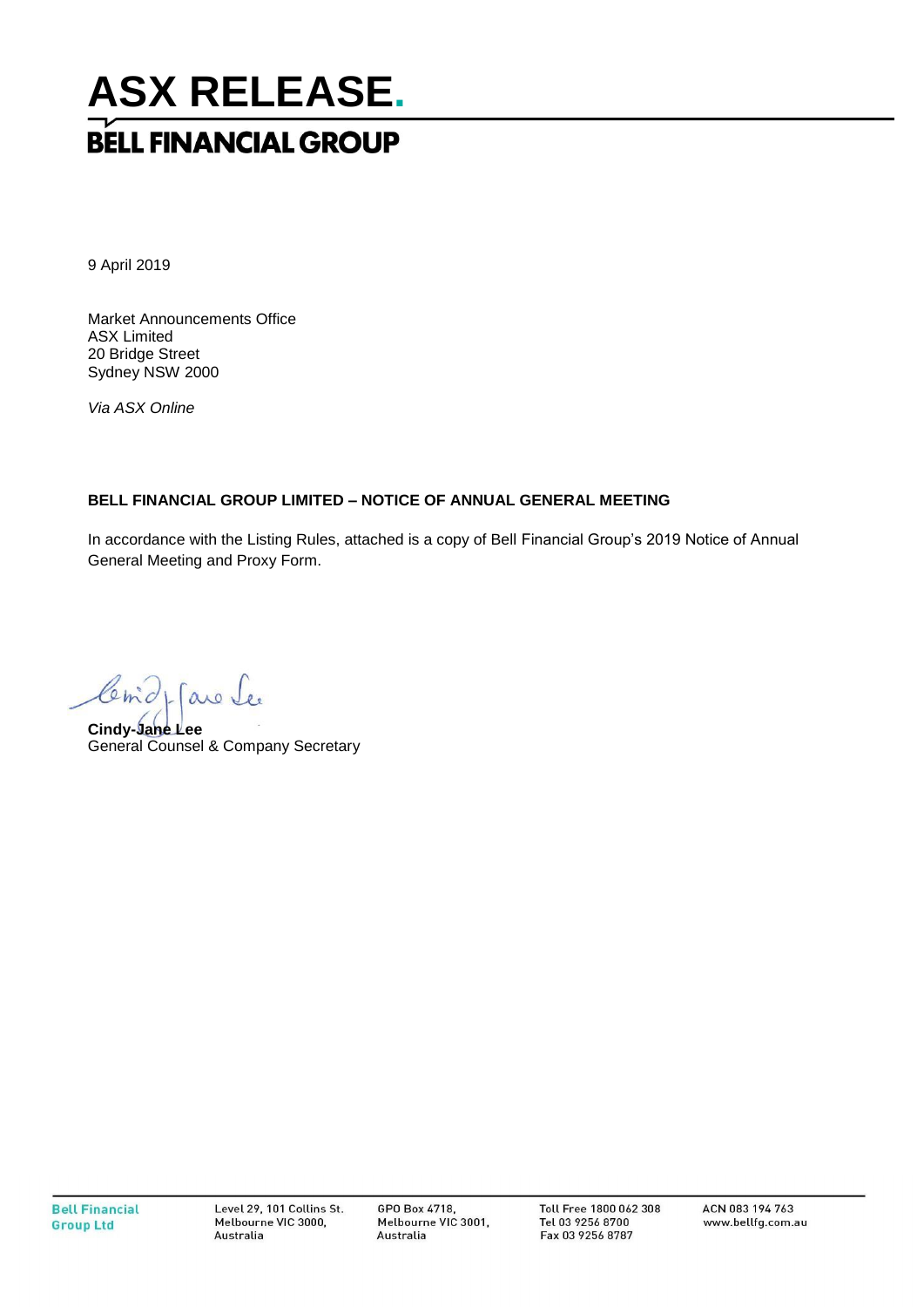5 April 2019

Dear shareholder

#### **Notice of 2019 Annual General Meeting**

I am pleased to invite you to attend the 2019 Annual General Meeting (**AGM**) of Bell Financial Group Limited (ASX: BFG) (**Bell Financial Group**).

The meeting will be held at 11:00am on Thursday 9 May 2019 at our offices at Level 38, Aurora Place, 88 Phillip Street, Sydney.

Enclosed is the Notice of Meeting setting out the business of the AGM. For further details on the resolutions proposed at the AGM please refer to the accompanying Explanatory Statement.

Thank you for your continued support of Bell Financial Group. I hope that you are able to attend the AGM.

If you are unable to attend in person, I encourage you to appoint a proxy to attend and vote on your behalf, either online at www.investorvote.com.au or by completing the enclosed proxy form and returning it by post or fax.

Proxies must be received no later than 11:00am (AEST) on Tuesday 7 May 2019.

If you plan to attend the meeting, please bring the enclosed proxy form to facilitate your registration. I look forward to seeing you then.

Yours faithfully

Alastair Provan Managing Director & Acting Chairman

ACN 083 194 763<br>www.bellfg.com.au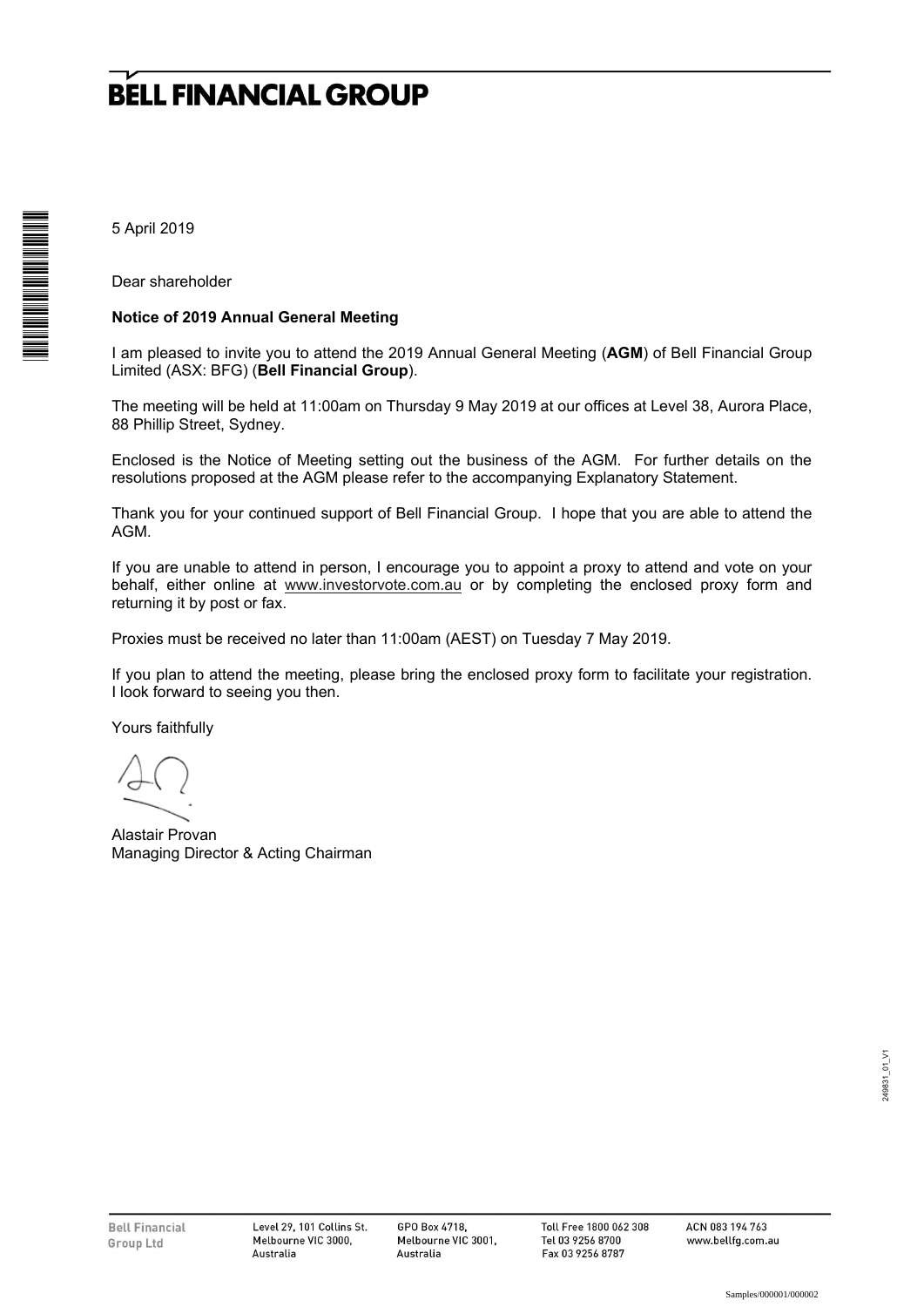### **Notice of Meeting**

The 2019 Annual General Meeting (**AGM**) of Bell Financial Group Limited ACN 083 194 763 (**Bell Financial Group**) will be held at our offices at Level 38, Aurora Place, 88 Phillip Street, Sydney, New South Wales on Thursday 9 May 2019 at 11:00am.

#### **ITEMS OF BUSINESS**

#### **1 2018 Annual Report**

To receive the financial report, Directors' report and auditor's report for Bell Financial Group and its controlled entities for the year ended 31 December 2018.

#### **2 Election of Director**

To elect Graham Cubbin, who retires by rotation and offers himself for re-election as a Director of Bell Financial Group.

#### **3 Adoption of the remuneration report**

To adopt the remuneration report for the year ended 31 December 2018.

*Note: This resolution is* advisory *only and does not bind Bell Financial Group or the Directors. The Directors will consider the outcome of the vote and comments made by the shareholders.* 

#### **Explanatory Statement**

The accompanying Explanatory Statement forms part of this Notice of Meeting and should be read in conjunction with it.

#### **Eligibility to vote**

A person's entitlement to vote at the AGM will be determined by reference to the number of fully paid ordinary shares in Bell Financial Group registered in the name of that person (reflected in the register of members) as at 7:00pm (AEST) on Tuesday 7 May 2019.

#### **Voting in person**

To vote in person, attend the AGM on the date and at the place set out above.

#### **Proxies**

A shareholder entitled to attend and vote at the meeting may appoint one or two proxies to attend and vote instead of the shareholder. A proxy does not have to be a shareholder of Bell Financial Group.

If a shareholder appoints the Chairman as their proxy in relation to item 3 (Adoption of the remuneration report) but does not complete any of the boxes 'For', 'Against' or 'Abstain' opposite the resolution on the proxy form, the shareholder is expressly authorising the Chairman to exercise their proxy, and the Chairman intends to vote in favour of item 3. If the shareholder wishes to appoint the Chairman as proxy with a direction to vote against or abstain from voting on the resolution in item 3, they should specify this by completing the 'Against' or 'Abstain' boxes on the proxy form.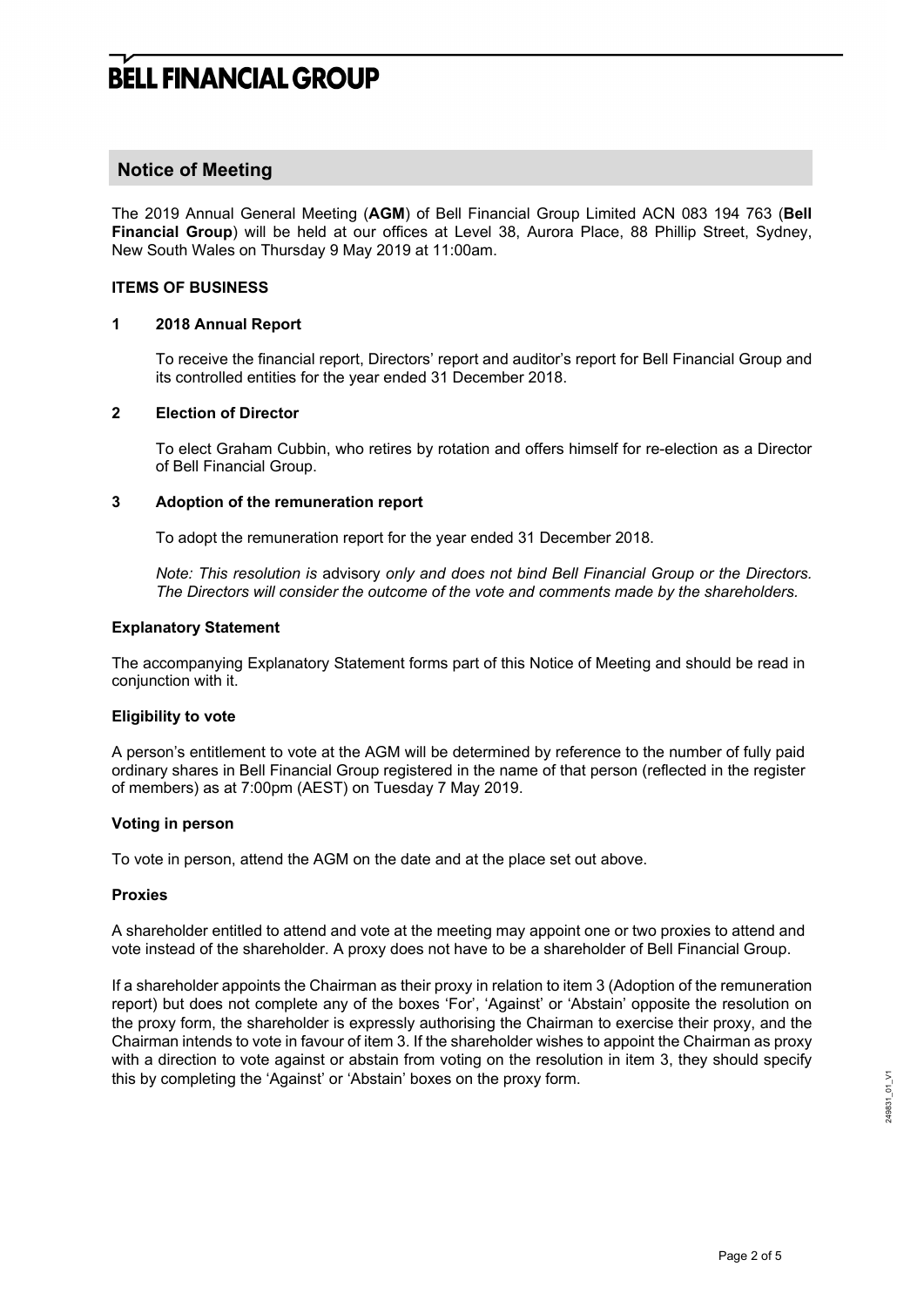If a shareholder appoints two proxies, each proxy must be appointed to represent a specified number or proportion of the shareholder's voting rights. If a number or proportion is not specified, then each proxy is entitled to exercise half of the voting rights.

A body corporate which is a shareholder or which has been appointed as a proxy may appoint an individual to act as its representative at the meeting, in accordance with section 250D of the Corporations Act. Where a body corporate appoints a representative, written proof of the representative's appointment must be lodged with, or presented to, Bell Financial Group before the meeting.

#### **Delivery of proxy forms**

You can lodge your completed proxy form with Bell Financial Group's share registry, Computershare, as follows:

- *Online* www.investorvote.com.au
- *By post* Computershare Investor Services Pty Ltd, GPO Box 242, Melbourne, Victoria, 3001, Australia
- *By fax*  1800 783 447 (within Australia) +61 3 9473 2555 (outside Australia)
- *In person* Computershare Investor Services Pty Limited, Yarra Falls, 452 Johnston Street, Abbotsford, Victoria, 3067, Australia
- *Intermediary Online* for subscribers (institutions/custodians) www.intermediaryonline.com

To submit your proxy form online, you can either log in to www.investorvote.com.au using your Securityholder Reference Number (SRN) or Holder Identification Number (HIN) and your allocated Control Number as shown on your proxy form, or you can use your mobile device to scan the QR code on the front of your proxy form.

By order of the Board

1- are les

Cindy-Jane Lee General Counsel & Company Secretary 5 April 2019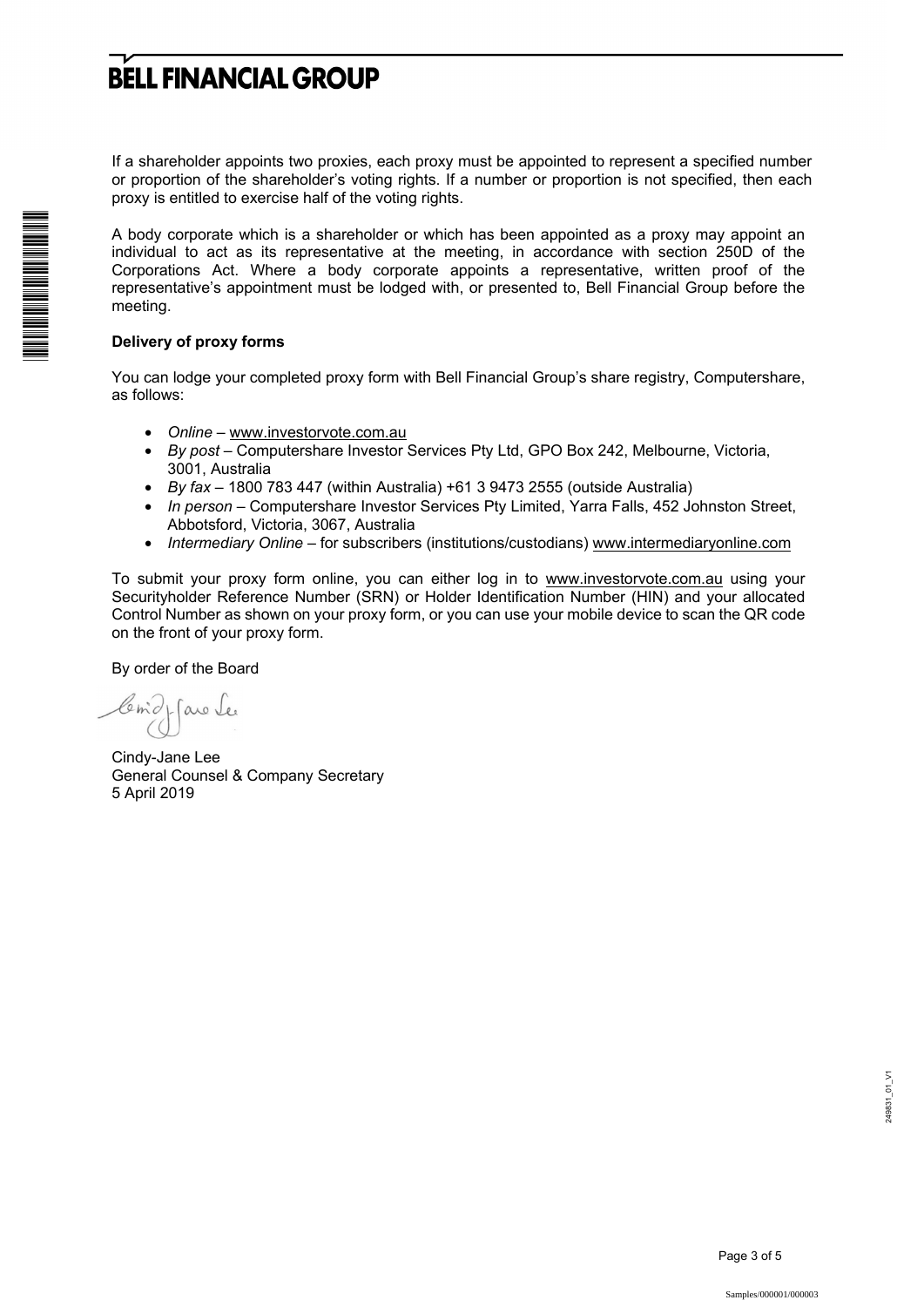### **Explanatory Statement**

This Explanatory Statement is provided to shareholders of Bell Financial Group to explain the resolutions set out in the Notice of Meeting.

#### **1 2018 Annual Report**

The Corporations Act requires Bell Financial Group's financial report, Directors' report and auditor's report for the last financial year to be tabled at the meeting. These reports are contained in Bell Financial Group's 2018 Annual Report, which is available at www.bellfg.com.au.

No resolution is required in relation to this item, however shareholders will have the opportunity to ask questions and make comments. Bell Financial Group's auditor, KPMG, will be present at the meeting and shareholders will have the opportunity to ask the auditor questions in relation to the audit and the auditor's report.

#### **2 Re-election of Graham Cubbin**

Article 10.3 of Bell Financial Group's Constitution requires that there must be an election of Directors at each AGM. A Director must retire from office (but is eligible to stand for re-election) at the AGM if they have held office without re-election: (i) beyond the third AGM following the Director's appointment or last election; or (ii) for at least three years, whichever is the longer period. Graham Cubbin is retiring by rotation and, being eligible, offers himself for re-election.

Candidate for re-election:

#### **Graham Cubbin**

BEcon (Hons), FAICD

Mr Cubbin was appointed as a Non-Executive Director in September 2007 and is an independent Director. He is the Chairman of the Group Risk and Audit Committee and the Remuneration Committee. Mr Cubbin has over 20 years' experience as a Director and Audit Committee member of public companies in Australia and the US. He was a senior executive with Consolidated Press Holdings Limited (CPH) from 1990 until September 2005, including Chief Financial Officer for 13 years. Prior to joining CPH, Mr Cubbin held senior finance positions with a number of major companies including Capita Financial Group and Ford Motor Company. Mr Cubbin is the Chairman of McPherson's Ltd and is a Non-Executive Director of WPP AUNZ Ltd, White Energy Company Ltd and Teys Australia Pty Ltd.

#### **Board recommendation**

The Board (other than Mr Cubbin in relation to his own re-election) recommends that shareholders vote in favour of the resolution.

#### **3 Remuneration report**

The Directors' report for the year ended 31 December 2018 contains a remuneration report which sets out the policy for the remuneration of the key management personnel (**KMP**) of Bell Financial Group and its controlled entities. The Corporations Act requires that a resolution be put to the vote at the AGM that the remuneration report be adopted. The Corporations Act expressly provides that the vote is advisory only and does not bind the Directors or Bell Financial Group. Shareholders attending the meeting will be given a reasonable opportunity to ask questions about, or make comments on, the remuneration report.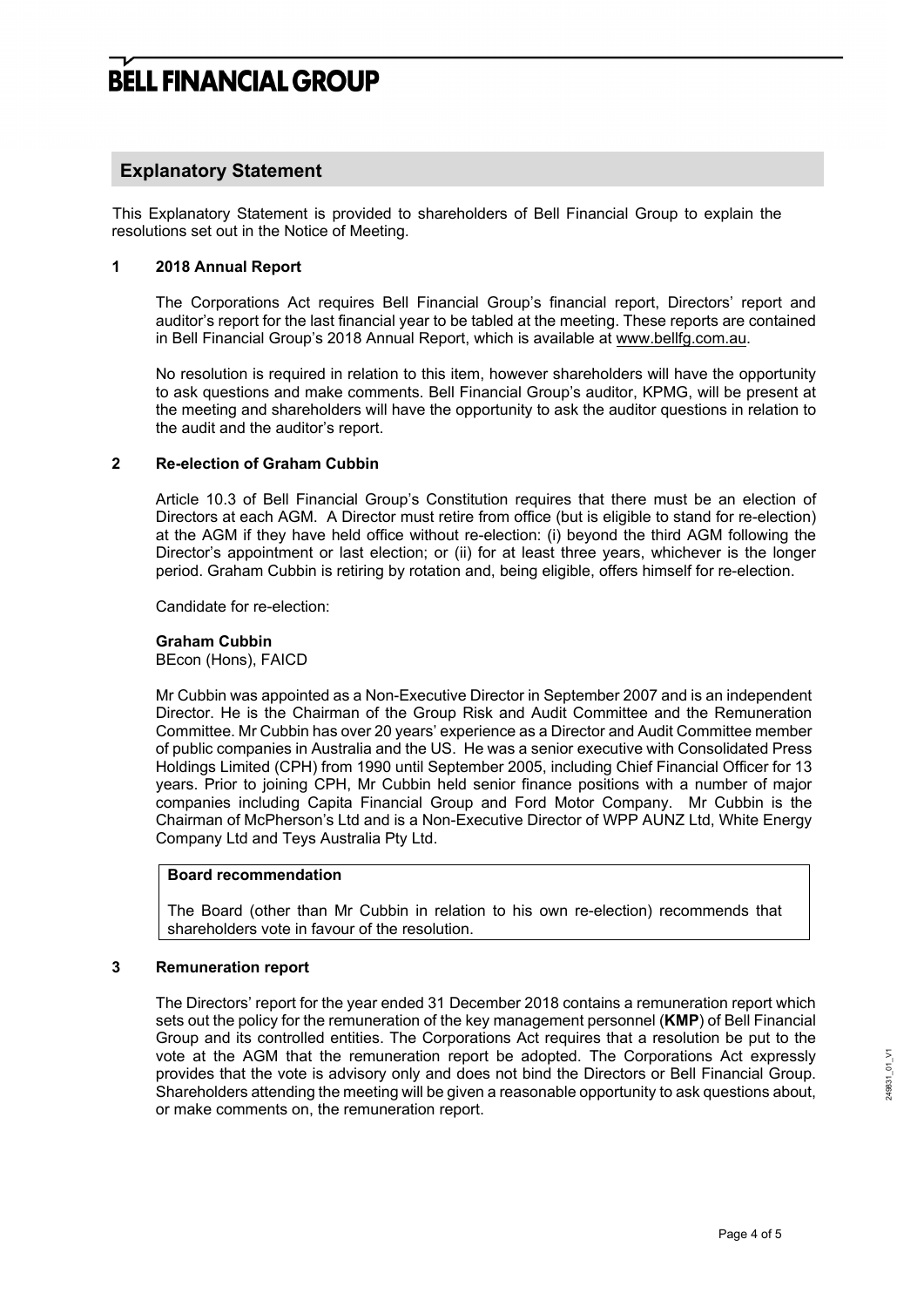If 25% or more of votes cast on this resolution are voted against it (the 'first strike'), a resolution on whether to hold a further meeting to spill the Board would be put to shareholders if a 'second strike' occurs at the 2020 AGM. This spill resolution would be included in the 2020 Notice of Meeting.

The Corporations Act restricts KMP and their closely related parties from voting in relation to item 3 in certain circumstances.

Bell Financial Group will disregard any votes cast on the proposed resolution in item 3:

- (a) by or on behalf of members of the KMP whose remuneration details are included in the remuneration report, or their closely related parties; and
- (b) by a member of the KMP or their closely related parties as proxy,

unless the vote is cast as a proxy on behalf of a person entitled to vote on this resolution, and that vote has been cast as specified on the proxy form, or where there is no specified voting direction on the proxy form, the vote is cast by the Chairman of the meeting as proxy and the form expressly authorises the Chairman to vote in favour of this resolution even though it is connected with the remuneration of KMP.

#### **Board recommendation**

The Board recommends that shareholders vote in favour of this resolution.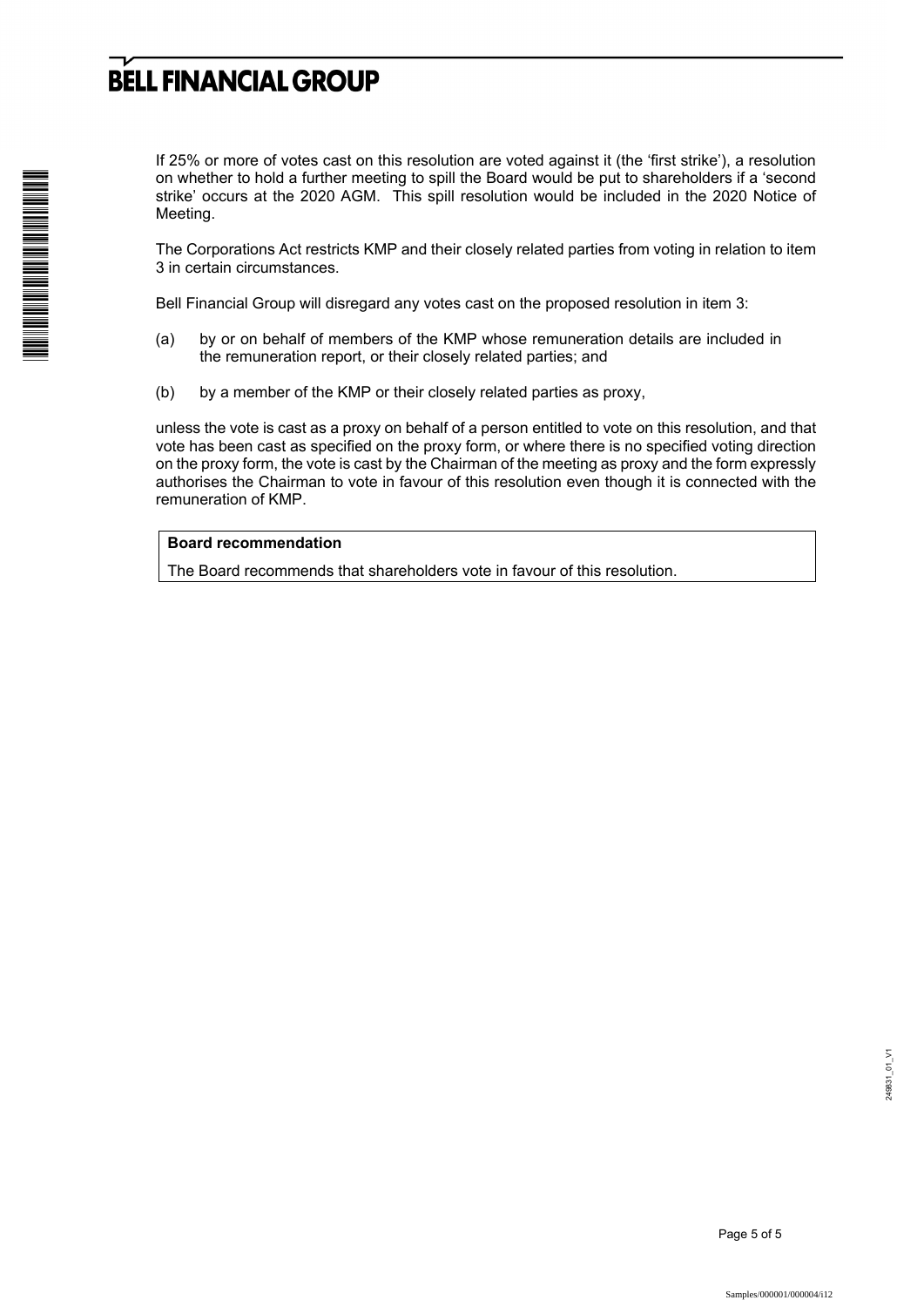# **BELL FINANCIAL GROUP** ABN 59 083 194 763

## **Lodge your vote:**

**Online:** www.investorvote.com.au

**By Mail:**

Computershare Investor Services Pty Limited GPO Box 242 Melbourne Victoria 3001 Australia

Alternatively you can fax your form to (within Australia) 1800 783 447 (outside Australia) +61 3 9473 2555

For Intermediary Online subscribers only (custodians) www.intermediaryonline.com

### **For all enquiries call:**

(within Australia) 1300 850 505 (outside Australia) +61 3 9415 4000

# **Proxy Form**



Go to www.investorvote.com.au **or** scan the QR Code with your mobile device. Follow the instructions on the secure website to vote. •

## **Your access information that you will need to vote:**

#### **Control Number: 999999**

#### **SRN/HIN: I9999999999 PIN: 99999**

PLEASE NOTE: For security reasons it is important that you keep your SRN/HIN confidential.

## **For your vote to be effective it must be received by 11:00am (AEST) on Tuesday, 7 May 2019**

# **How to Vote on Items of Business**

All your securities will be voted in accordance with your directions.

#### **Appointment of Proxy**

**Voting 100% of your holding:** Direct your proxy how to vote by marking one of the boxes opposite each item of business. If you do not mark a box your proxy may vote or abstain as they choose (to the extent permitted by law). If you mark more than one box on an item your vote will be invalid on that item.

**Voting a portion of your holding:** Indicate a portion of your voting rights by inserting the percentage or number of securities you wish to vote in the For, Against or Abstain box or boxes. The sum of the votes cast must not exceed your voting entitlement or 100%.

**Appointing a second proxy:** You are entitled to appoint up to two proxies to attend the meeting and vote on a poll. If you appoint two proxies you must specify the percentage of votes or number of securities for each proxy, otherwise each proxy may exercise half of the votes. When appointing a second proxy write both names and the percentage of votes or number of securities for each in Step 1 overleaf.

**A proxy need not be a securityholder of the Company.**

# **Signing Instructions for Postal Forms**

**Individual:** Where the holding is in one name, the securityholder must sign.

**Joint Holding:** Where the holding is in more than one name, all of the securityholders should sign.

**Power of Attorney:** If you have not already lodged the Power of Attorney with the registry, please attach a certified photocopy of the Power of Attorney to this form when you return it.

**Companies:** Where the company has a Sole Director who is also the Sole Company Secretary, this form must be signed by that person. If the company (pursuant to section 204A of the Corporations Act 2001) does not have a Company Secretary, a Sole Director can also sign alone. Otherwise this form must be signed by a Director jointly with either another Director or a Company Secretary. Please sign in the appropriate place to indicate the office held. Delete titles as applicable.

## **Attending the Meeting**

Bring this form to assist registration. If a representative of a corporate securityholder or proxy is to attend the meeting you will need to provide the appropriate "Certificate of Appointment of Corporate Representative" prior to admission. A form of the certificate may be obtained from Computershare or online at www.investorcentre.com under the help tab, "Printable Forms".

**Comments & Questions:** If you have any comments or questions for the company, please write them on a separate sheet of paper and return with this form.



**XX**



 $\square$  :



**BFG** 

FLAT 123

MR SAM SAMPLE

123 SAMPLE STREET THE SAMPLE HILL SAMPLE ESTATE SAMPLEVILLE VIC 3030